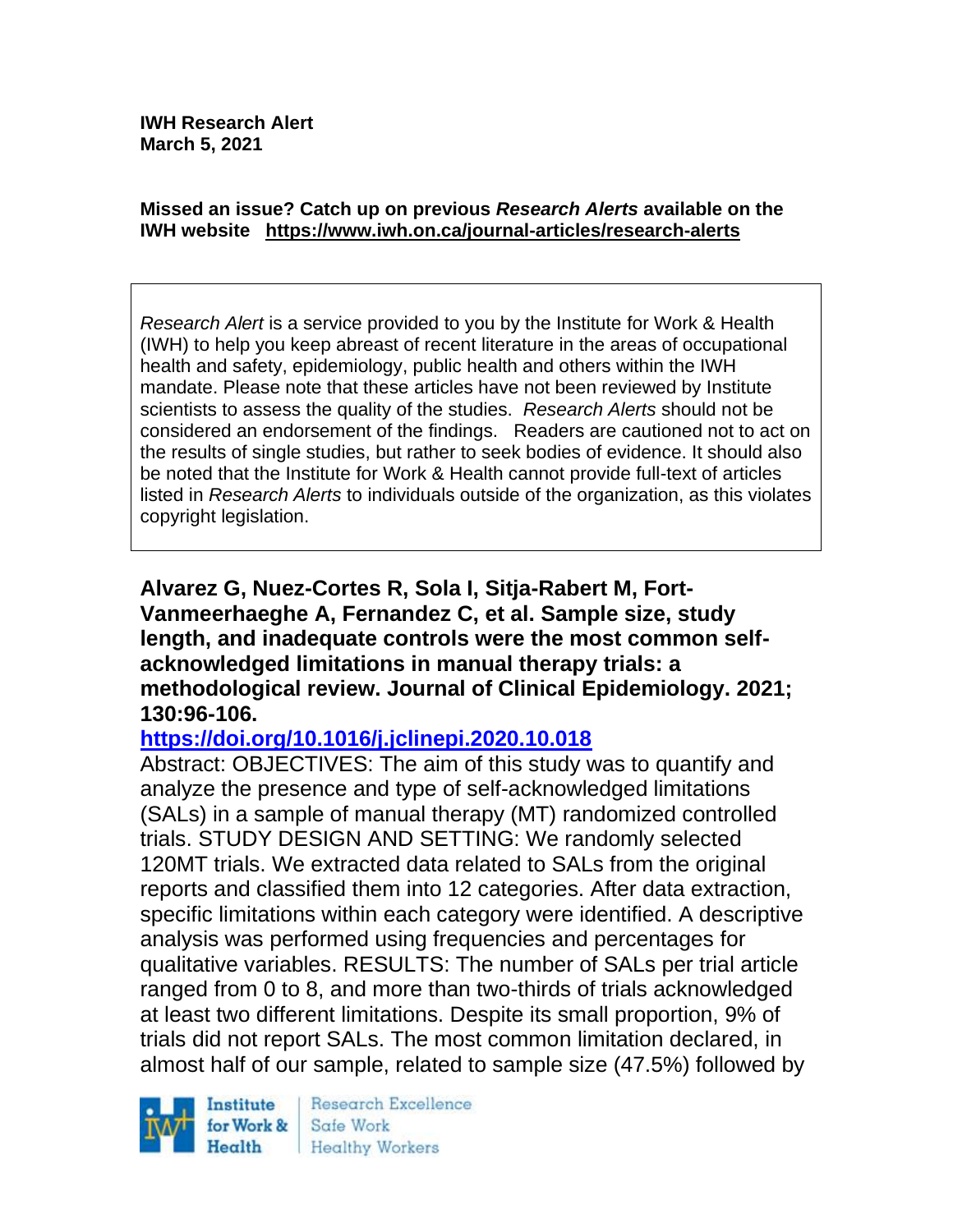limitations related to study length and follow-up (33.3%) and inadequate controls (32.5%). CONCLUSION: Our results indicate that at least two different limitations are consistently acknowledged in MT trial reports, the most common being those related to sample size, study length, follow-up, and inadequate controls. Analysis of the reasons behind the SALs gives some insights about the main difficulties in conducting research in this field and may help develop strategies to improve future research

**Bhandari S, Hallowell MR, Alruqi W, and Salas R. Modeling the relationship between personal risk tolerance, work-related risk tolerance, and risk-taking behavior of construction workers. Journal of Construction Engineering and Management. 2021; 147(4):04021016.**

**[https://doi.org/10.1061/\(ASCE\)CO.1943-7862.0002021](https://doi.org/10.1061/(ASCE)CO.1943-7862.0002021)** 

**Broday EE. Participatory Ergonomics in the context of Industry 4.0: a literature review. Theoretical Issues in Ergonomics Science. 2021; 22(2):237-250. <https://doi.org/10.1080/1463922X.2020.1801886>** 

**Brolin K, Lanner D, and Halldin P. Work-related traumatic brain injury in the construction industry in Sweden and Germany. Safety Science. 2021; 136:105147. <https://doi.org/10.1016/j.ssci.2020.105147>** 

**Guseva Canu I, Marca SC, Dell'Oro F, Balazs A, Bergamaschi E, Besse C, et al. Harmonized definition of occupational burnout: a systematic review, semantic analysis, and Delphi consensus in 29 countries. Scandinavian Journal of Work, Environment & Health. 2021; 47(2):95-107.** 

**<https://doi.org/10.5271/sjweh.3935>** 

Abstract: Objective A consensual definition of occupational burnout is currently lacking. We aimed to harmonize the definition of occupational burnout as a health outcome in medical research and reach a consensus on this definition within the Network on the Coordination and Harmonisation of European Occupational Cohorts (OMEGA-NET). Methods First, we performed a systematic review in MEDLINE, PsycINFO and Embase (January 1990 to August 2018) and a semantic analysis of the available definitions. We used the



Research Excellence Health Healthy Workers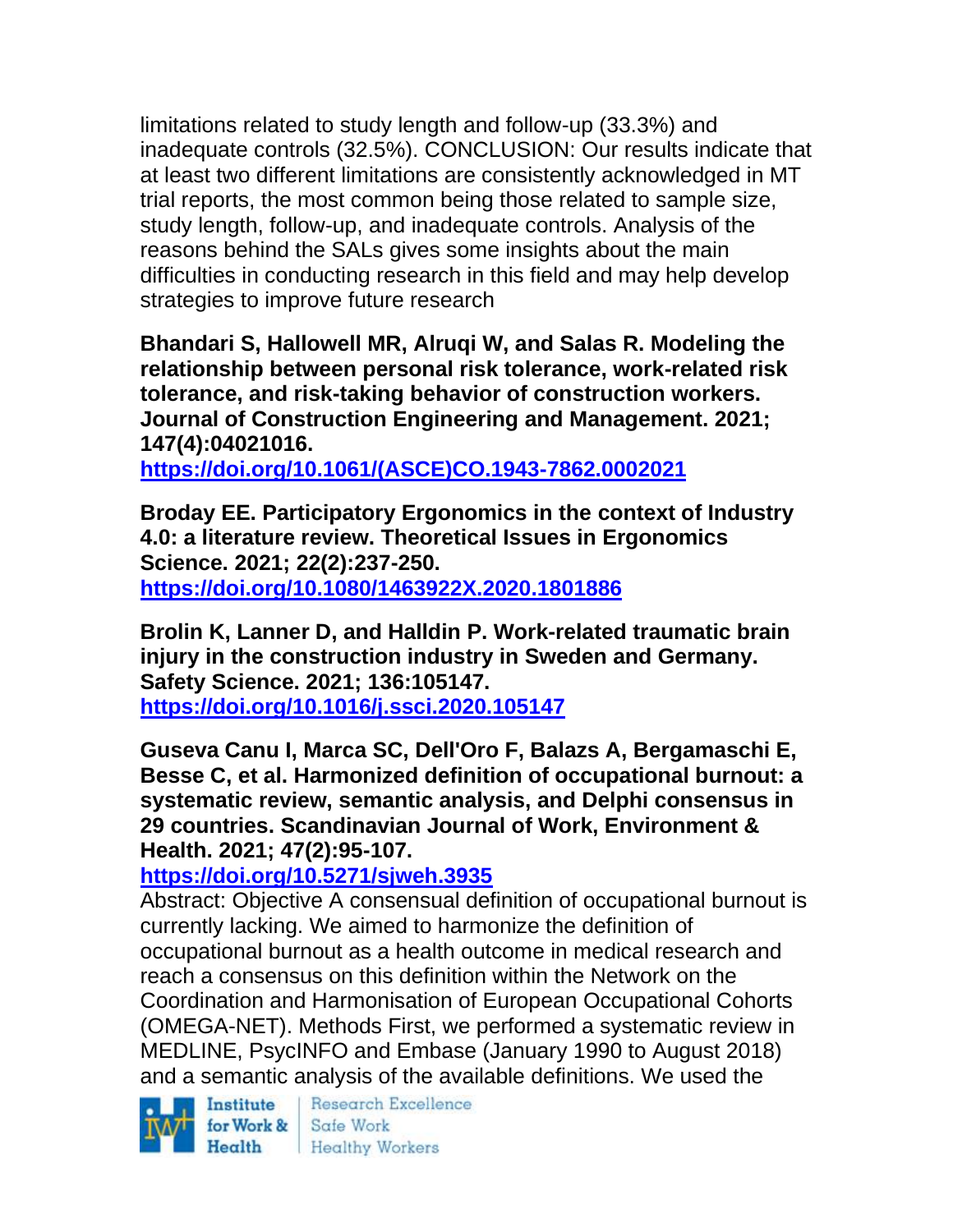definitions of burnout and burnout-related concepts from the Systematized Nomenclature of Medicine Clinical Terms (SNOMED-CT) to formulate a consistent harmonized definition of the concept. Second, we sought to obtain the Delphi consensus on the proposed definition. Results We identified 88 unique definitions of burnout and assigned each of them to 1 of the 11 original definitions. The semantic analysis yielded a first proposal, further reformulated according to SNOMED-CT and the panelists` comments as follows: "In a worker, occupational burnout or occupational physical AND emotional exhaustion state is an exhaustion due to prolonged exposure to work-related problems". A panel of 50 experts (researchers and healthcare professionals with an interest for occupational burnout) reached consensus on this proposal at the second round of the Delphi, with 82% of experts agreeing on it. Conclusion This study resulted in a harmonized definition of occupational burnout approved by experts from 29 countries within OMEGA-NET. Future research should address the reproducibility of the Delphi consensus in a larger panel of experts, representing more countries, and examine the practicability of the definition

### **Fischer SL, Koltun S, and Lee J. A cross-sectional survey of musculoskeletal disorder hazard exposures and self-reported discomfort among on-shore wind turbine service technicians. Ergonomics. 2021; 64(3):383-395.**

### **<https://doi.org/10.1080/00140139.2020.1831079>**

Abstract: BACKGROUND: Servicing and maintaining wind turbines may expose wind turbine technicians (wind techs) to musculoskeletal disorder (MSD) hazards. We aimed to characterise MSD hazard exposures and identify work elements that should be prioritised for MSD prevention efforts. METHODS: A cross-sectional online survey methodology gathered data from 144 wind techs based on a convenience, non-probability sampling approach. The survey was developed using resources from the Ontario MSD Prevention Guideline, where cognitive interviewing yielded wind tech specific modifications. RESULTS: Climbing was the most physically demanding task, followed by torqueing/tensioning and manual materials handling (MMH). However, working in awkward and constrained postures emerged as the task most likely to cause or aggravate discomfort. CONCLUSIONS: Injecting ergonomic and

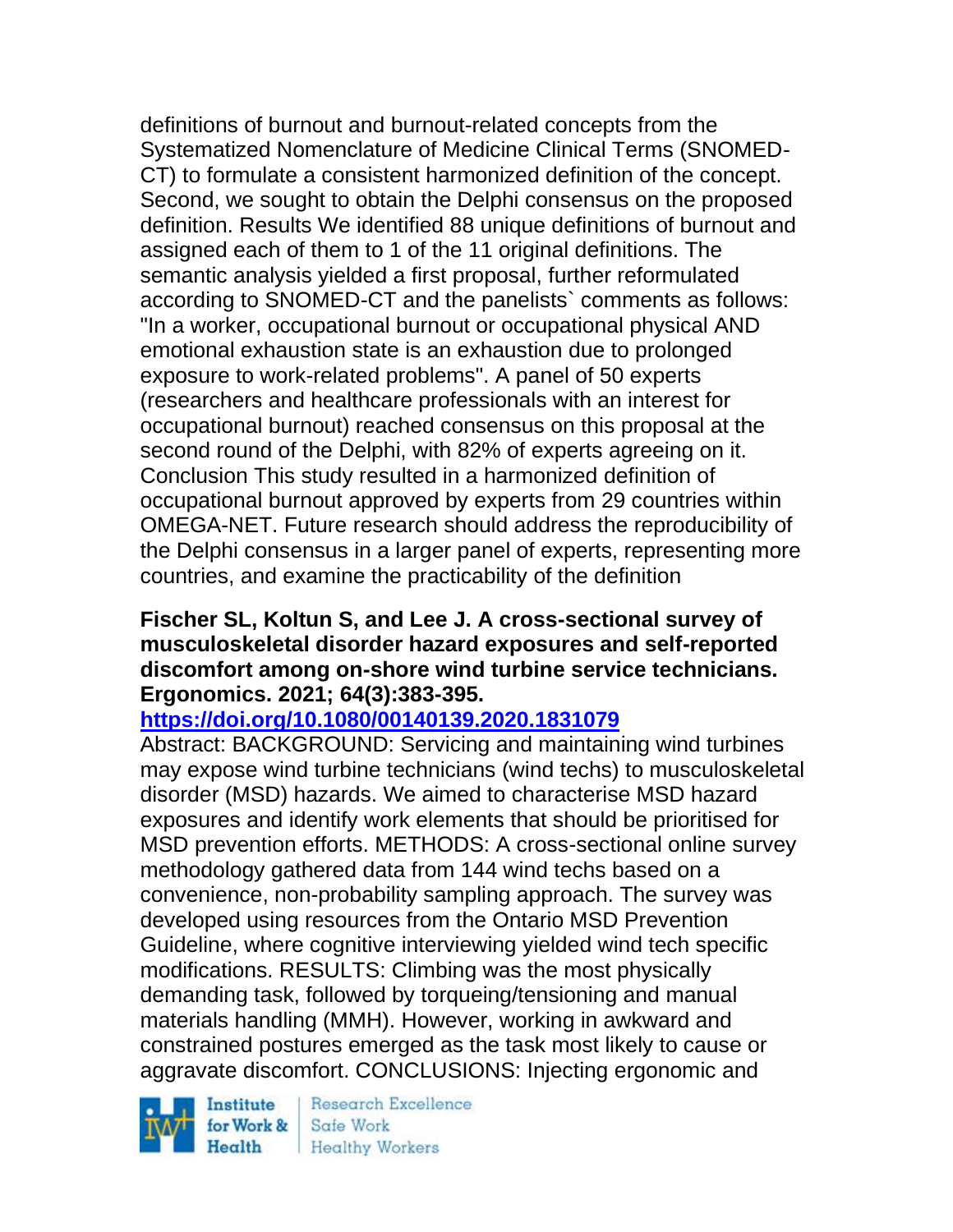human factors principles into wind turbine design should be a high priority. Re-engineering tools like torque tensioning devices may reduce MSD hazard exposures associated with tasks including torqueing/tensioning and MMH. PRACTITIONER SUMMARY: We know little about musculoskeletal disorder (MSD) hazards associated with green jobs. By surveying wind turbine technicians, we learned that MSD hazards exists, and can be addressed by better considering human factors/ergonomics principles in the design of wind turbines and the tools required for service and maintenance operations. Abbreviations: MSD: musculoskeletal disorder; MMH: manual materials handling; Wind techs: wind turbine technicians; CRE-MSD: centre of research expertise for the prevention of musculoskeletal disorders; CanWEA: Canadiarn wind energy association; HFE: human factors/ergonomics; ASME: American Society of Mechanical Engineers; CSA: Canadian Standards Association

**Greulich B, Debus ME, Kleinmann M, and Konig CJ. Response behavior in work stress surveys: a qualitative study on motivational and cognitive processes in self- and other-reports. European Journal of Work and Organizational Psychology. 2021; 30(1):40-57.** 

**<https://doi.org/10.1080/1359432X.2020.1812580>** 

# **Harari D and Casarotto RA. Effectiveness of a multifaceted intervention to manage musculoskeletal disorders in workers of a medium-sized company. International Journal of Occupational Safety & Ergonomics. 2021; 27(1):247-257.**

**<https://doi.org/10.1080/10803548.2019.1575052>** 

Abstract: Purpose. This study investigated the effectiveness of a workplace-based multifaceted intervention to manage musculoskeletal disorders (MSDs) and their consequences in the workers of a medium-sized company. Materials and methods. A program consisting of participatory ergonomics (PE), workplace exercises (WE) and acupuncture as the main resources of physical therapy (PT) performed at the workstations was conducted for 22 months with 126 workers. The outcomes were complaints of MSDs and absenteeism measured by the Nordic musculoskeletal questionnaire. We also measured workers' perceptions about the intervention using a Likert-based questionnaire. Results. The rate of

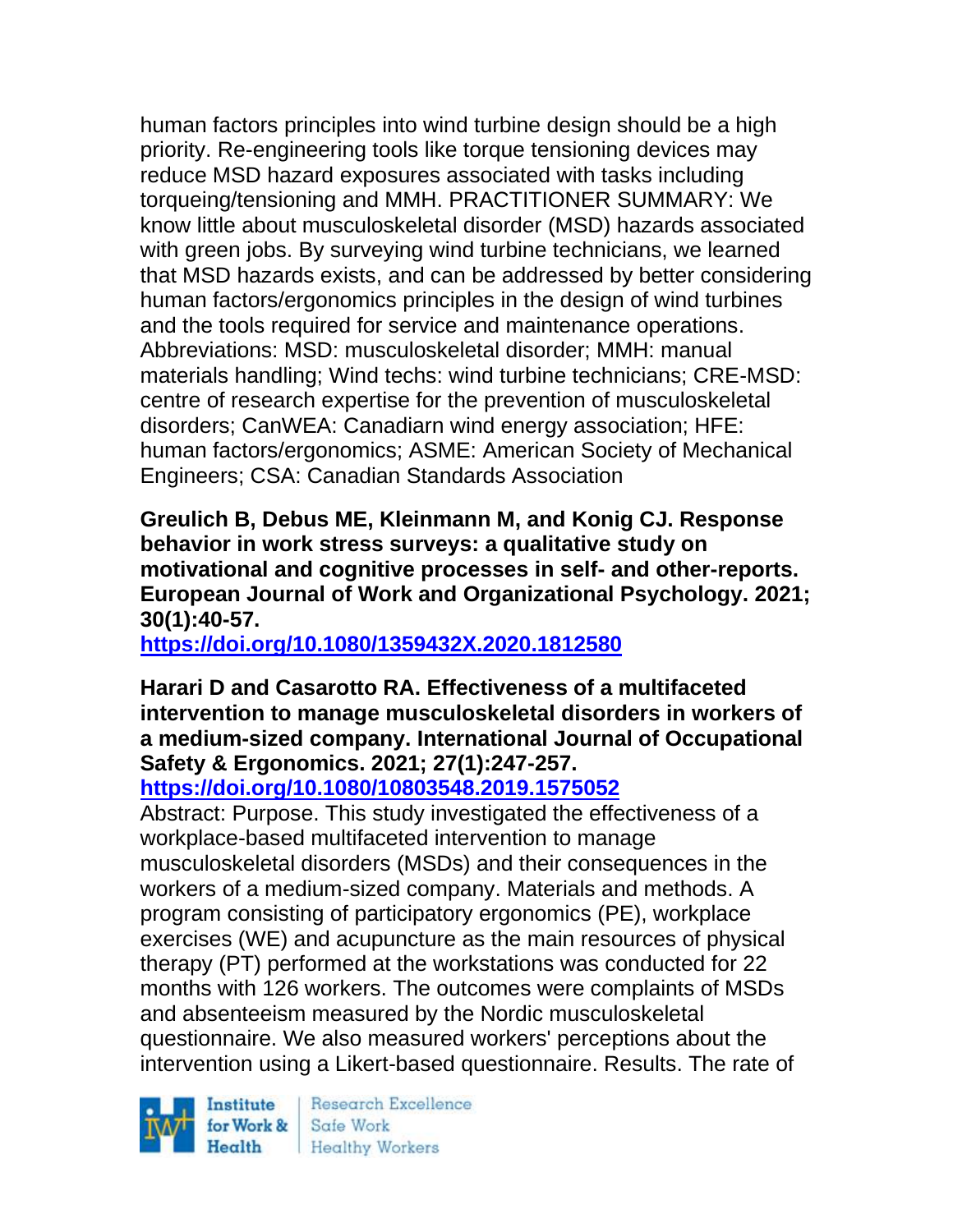MSDs was significantly reduced in at least one body region  $(p=0.001)$ . Absenteeism was also significantly reduced  $(p=0.020)$ . For workers with pain at baseline, at least 40% improved totally, while for others the duration, frequency and intensity of pain was reduced for all body regions, except for the lower back and fingers. For workers without pain at baseline, a 70% target for prevention of MSDs was achieved. Most workers (56-99%) agreed that the intervention improved the consequences of MSDs. Conclusions. A multifaceted intervention consisting of PE, WE and acupuncture as the main resources of PT performed at the workstations may be relevant to managing MSDs in working populations

### **Jonsson J, Matilla-Santander N, Kreshpaj B, Johansson G, Kjellberg K, Burstrom B, et al. Precarious employment and general, mental and physical health in Stockholm, Sweden: a cross-sectional study. Scandinavian Journal of Public Health. 2021; 49(2):228-236.**

**<https://doi.org/10.1177/1403494820956451> [open access]** Abstract: Objectives: To investigate the association between precarious employment and health in a sample of non-standard employees in Stockholm County, Sweden, by addressing three specific research questions: is the degree of precarious employment (low, moderate, high) associated with self-rated. . . (a) general health, (b) mental health, (c) musculoskeletal pain? Methods: Web-based respondent-driven sampling was used to recruit a sample of 415 employees in Stockholm, Sweden, during 2016-2017. Questionnaire data were collected on employment conditions (the Swedish version of the employment precariousness scale (EPRES-Se)), general health, mental health and musculoskeletal pain. EPRES-Se scores were categorised as low, moderate or high. Generalised linear models with Poisson distribution, log link functions and robust variances were applied for calculating crude and adjusted prevalence ratios (PR; aPR) with 95% confidence intervals (CIs) for all outcomes. Results: The prevalence ratios of poor self-rated general and mental health increased with increased degree of precariousness, as indicated by estimates of moderate precarious employment (a(2)PR(Moderate) 1.44 (CI 0.98-2.11); a(2)PR(Moderate) 1.13 (CI 0.82-1.62)), and high precarious employment (a(2)PR(High) 1.78 (CI 1.21-2.62); a(2)PR(High) 1.69 (CI 1.25-2.28)), albeit only significantly

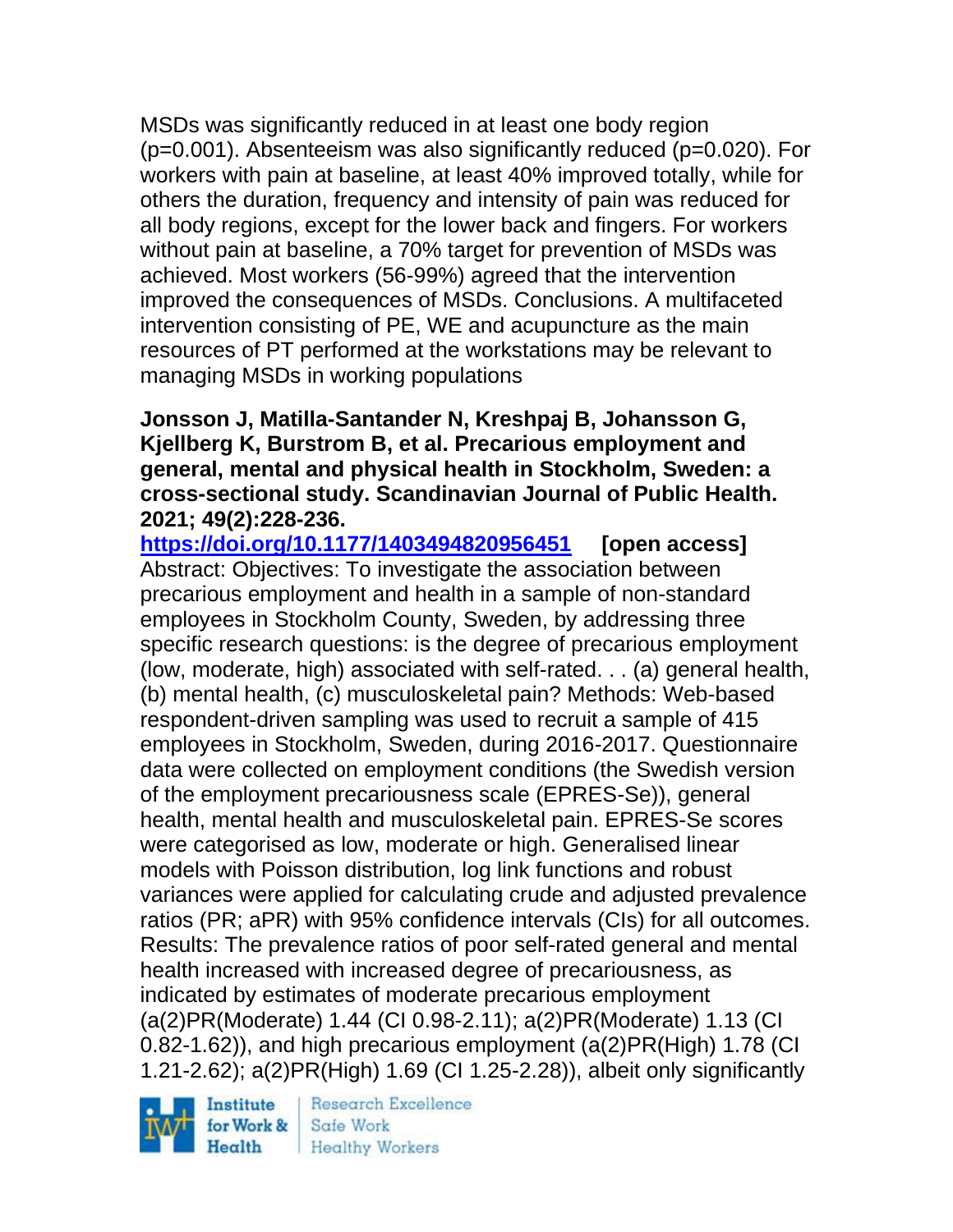so for high precarious employment. Conclusions: This is the first study in Sweden reporting on the association between precarious employment, as measured with a multidimensional scale, and multiple health outcomes. The results add to the evidence of an association between precarious employment and self-rated poor general and mental health. Larger, representative studies with longitudinal designs using the EPRES-Se are called for in order to strengthen these results and the already existing evidence of the harm of precarious employment

#### **Kristensen P, Hanvold TN, Hasting RL, Merkus SL, Hoff R, and Mehlum IS. Work participation in young Norwegians: a 19-year follow up in a registry-based life-course cohort. Scandinavian Journal of Public Health. 2021; 49(2):176-187.**

**<https://doi.org/10.1177/1403494820917507> [open access]** Abstract: Aims: The study objectives were to provide a quantitative description of work participation among young adults, and to outline the relations between work participation and social, educational and health-related characteristics throughout the life-course. Methods: We collected data in several national registries for all 318,705 individuals born in Norway 1967-1971 who were national residents on 1 January 1993. The criterion for work was annual occupational income above the boundary which identifies the core workforce. We analysed associations between social, educational and health-related characteristics, and the number of years at work and the risk of never working during 19 years of follow-up (1993-2011; age 22-44 years). Results: The overall work participation was high, with a median of 14 years and a 0.074 risk of never working. Women worked fewer years than men (medians 11 v. 16 years) and had higher risk of never working (0.103 v. 0.047). Combined educational and health problems before 1993 had a strong influence on subsequent work participation. The educational gradient in risks of never working was considerably stronger for women than for men. Diagnostic groups of mental disorders had high risks of never working, ranging from affective (risk 0.150) and stress-related disorders (risk 0.163) to intellectual disability (risk 0.933). Conclusions: The complex problems characterising individuals with low work participation suggest that preventive measures should take sex into account and be targeted at

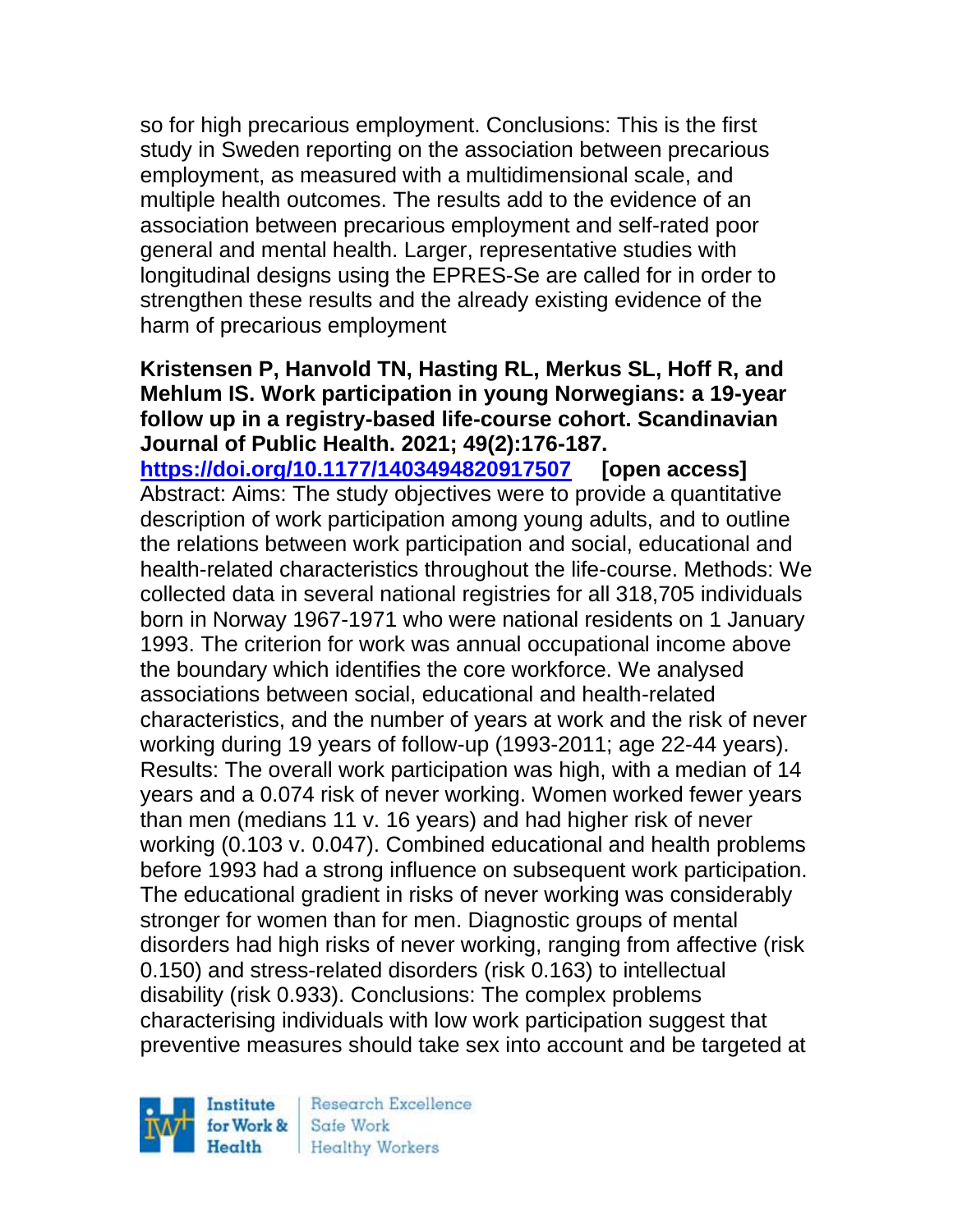social, educational and mental issues in early life, and focusing on identified vulnerable groups

#### **Lee SJ, Stock L, Michalchuk V, Adesoye K, and Mullen K. Impact of California safe patient handling legislation: health care workers' perspectives. Workplace Health & Safety. 2021; 69(3):124-133.**

### **<https://doi.org/10.1177/2165079920975388>**

Abstract: BACKGROUND: Musculoskeletal injuries from patient handling are significant problems among health care workers. In California, legislation requiring hospitals to implement safe patient handling (SPH) programs was enacted in 2011. This qualitative study explored workers' experiences and perceptions about the law, their hospital's SPH policies and programs, patient handling practices, and work environment. METHODS: Three focus groups were conducted with 21 participants (19 nurses and 2 patient handling specialists) recruited from 12 hospitals located in the San Francisco Bay Area and San Joaquin Valley. Qualitative content analysis was used for data analysis. RESULTS: Multiple themes emerged from diverse experiences and perceptions. Positive perceptions included empowerment to advocate for safety, increased awareness of SPH policies and programs, increased provision of patient handling equipment and training, increased lift use, and improvement in safety culture. Perceived concerns included continuing barriers to safe practices and lift use such as difficulty securing assistance, limited availability of lift teams, understaffing, limited nursing employee input in the safety committee, blaming of individuals for injury, increased workload, and continuing injury concerns. Participants indicated the need for effective training, sufficient staffing, and management support for injured workers. CONCLUSIONS/APPLICATION TO PRACTICE: This study identified improvements in hospitals' SPH programs and practices since the passage of California's SPH law, as well as continuing challenges and barriers to safe practices and injury prevention. The findings provide useful information to understanding the positive impacts of the SPH law but also notes the potential limitations of this legislation in the view of health care workers

### **Mastekaasa A, Dale-Olsen H, Hellevik T, Loset GK, and Ostbakken KM. Gender difference in sickness absence: do**

Institute Health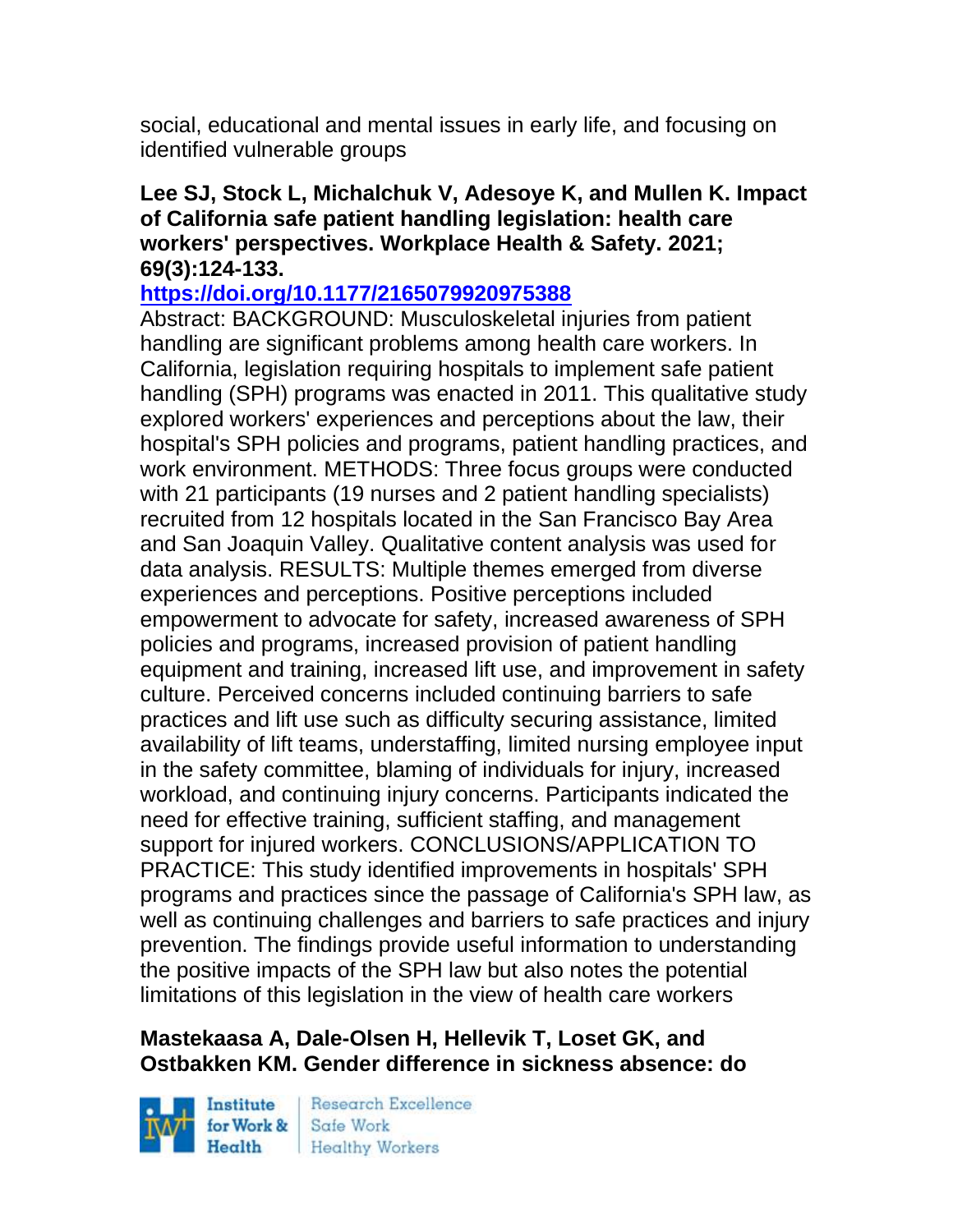### **managers evaluate men and women differently with regard to the appropriateness of sickness absence? Scandinavian Journal of Public Health. 2021; 49(2):125-131.**

## **<https://doi.org/10.1177/1403494819890783>**

Abstract: Aims: Women have much higher rates of sickness absence than men, but the causes of the difference are not well understood. This study examines whether managers have more lenient attitudes towards women's than towards men's absence, as this might contribute to higher rates of sickness absence among women. Differences between managers and other employees are also assessed. Methods: Vignettes were used to measure attitudes towards the legitimacy of sickness absence. The vignettes consisted of brief case descriptions of individuals considering asking their physicians for sick leave, with information about the medical condition (mainly taken from the descriptions in ICPC-2), occupation and gender. Respondents judged how appropriate sickness absence was in each case. Quota sampling was used, and the effective sample size was 899 managers and 1396 other employees, with each respondent evaluating either four or six vignettes. Generalised ordinal logistic regression was used. Results: The gender of the vignette person had no effect on the managers' evaluations of the appropriateness of sickness absence. Irrespective of the gender of the vignette person, however, managers were generally more restrictive than non-managers. Conclusions: Different attitudes on the part of managers towards sickness absence in men and women do not seem to contribute to gender differences in sickness absence, but managers are generally more restrictive compared to non-managerial employees

**Sterman Y, Tarazi E, Berman O, Gur Y, Parnas H, Tareef R, et al. Safety on demand: a case study for the design and manufacturing-on-demand of personal protective equipment for healthcare workers during the COVID-19 pandemic. Safety Science. 2021; 136:105162.**

**<https://doi.org/10.1016/j.ssci.2021.105162>** 

**Toth-Kiraly I, Morin Alexandre JS, and Salmela-Aro K. A longitudinal perspective on the associations between work engagement and workaholism. Work and Stress. 2021; 35(1):27-**

Institute Health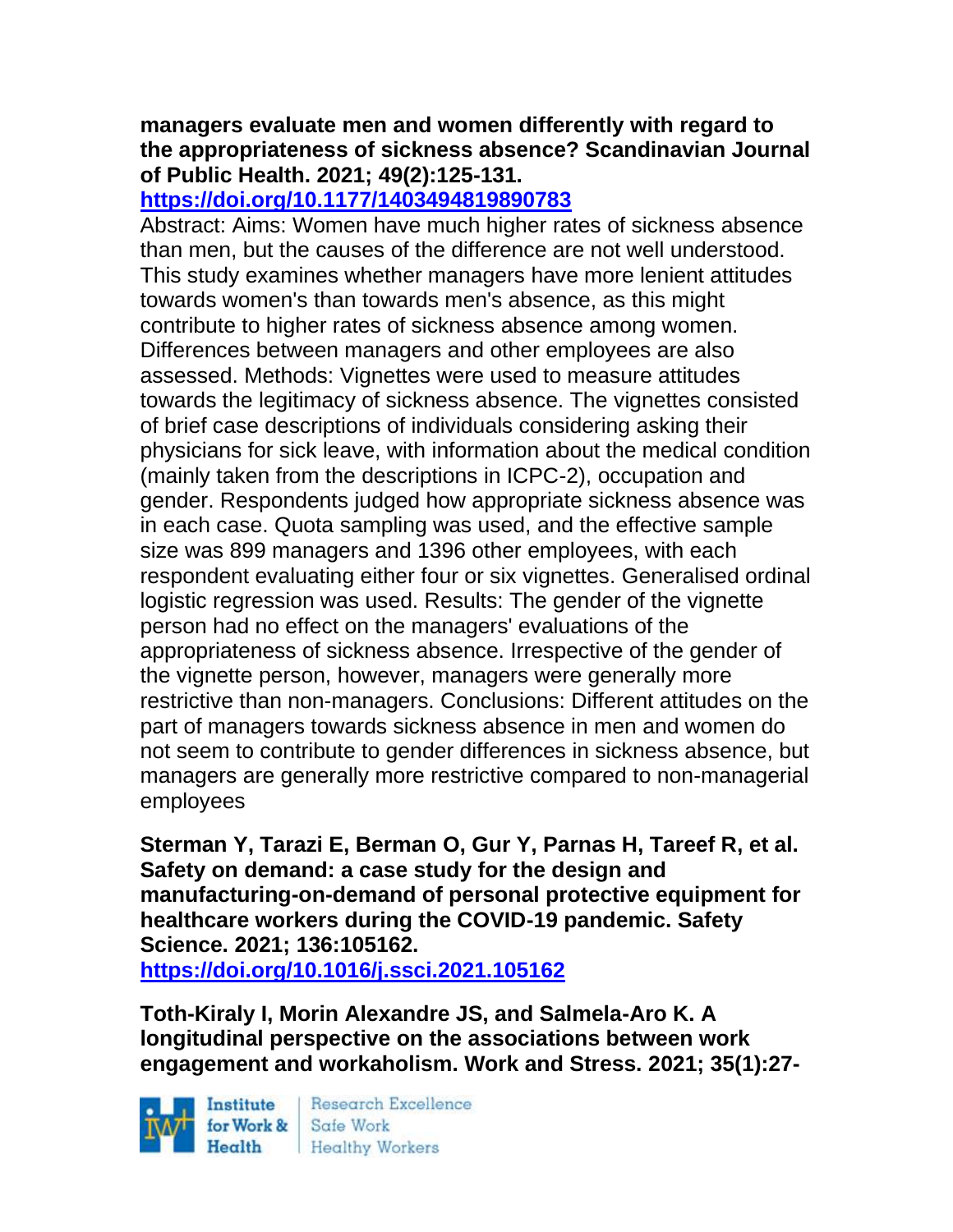**56.** 

**<https://doi.org/10.1080/02678373.2020.1801888>** 

# **Watts SL, Winkelmann ZK, Eberman LE, and Games KE. The promotion of injury and illness prevention and reporting in the fire service. Work. 2021; 68(2):437-447.**

**<https://doi.org/10.3233/WOR-203384>** 

Abstract: BACKGROUND: Injury prevention interventions are limited in the fire service due to a lack of widespread implementation and underreporting. This creates a significant challenge to improving occupational health. OBJECTIVE: To determine how fire chiefs are promoting reporting and the prevention of physical and mental injuries and illnesses. METHODS: We used an open-ended, qualitative instrument to assess the presence of prevention programs and actions to promote injury and illness reporting in the fire service. The instrument contained six content validated items related to the promotion of prevention interventions and reporting. RESULTS: A total of 54 fire chiefs (age=51±8y; females=4, males=50, years of experience as fire chief=7±6y) responded to the instrument. A majority (n=37/54, 68.5%) of the fire chiefs indicated their department had an established health and wellness program. Most fire chiefs reported using established guidelines, education, and a supportive culture to promote prevention and reporting. The cultural stigma of being a firefighter and fear of repercussions were barriers to the promotion of reporting of illness and injury. Fire chiefs stated that they struggled to find ways to effectively promote reporting and prevention strategies. CONCLUSIONS: The success of a fire chief's promotional efforts was greater in instances where multiple factors were addressed

#### **Yang Q, Huo J, and Xi Y. Exploring the risk-taking tendency among migrant workers in the COVID-19 pandemic: the role of ontological security. Work. 2021; 68(2):269-283. <https://doi.org/10.3233/WOR-205017>**

Abstract: BACKGROUND: The COVID-19 pandemic has changed the social environment of most laborers around the world and has profoundly affected people's ontological security and behavior choices. Among them, the migrant workers are one of the groups most affected by the pandemic. OBJECTIVE: This study explored the

Institute